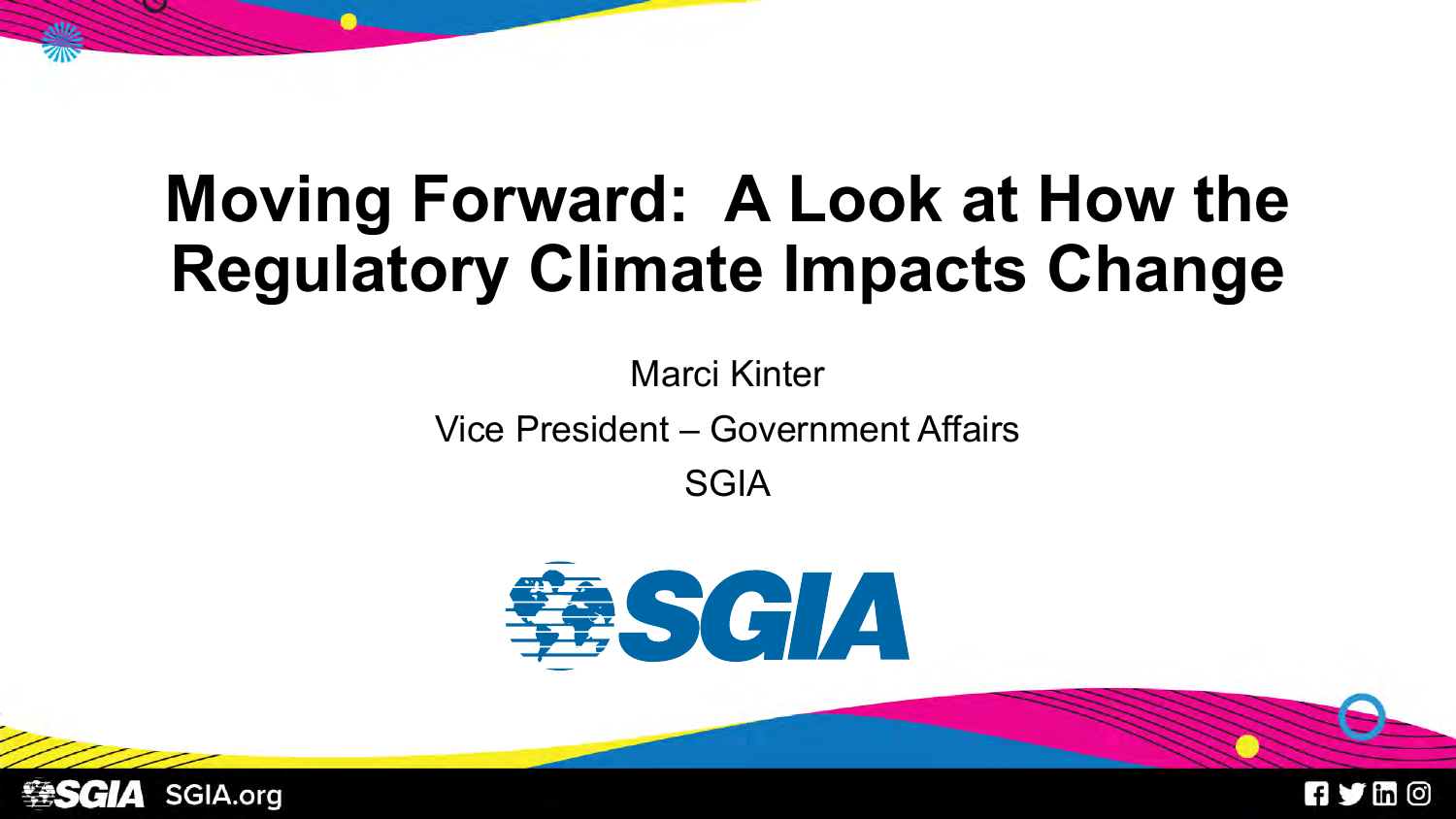# Moving Toward a Circular Economy..







 $\overline{\phantom{a}}$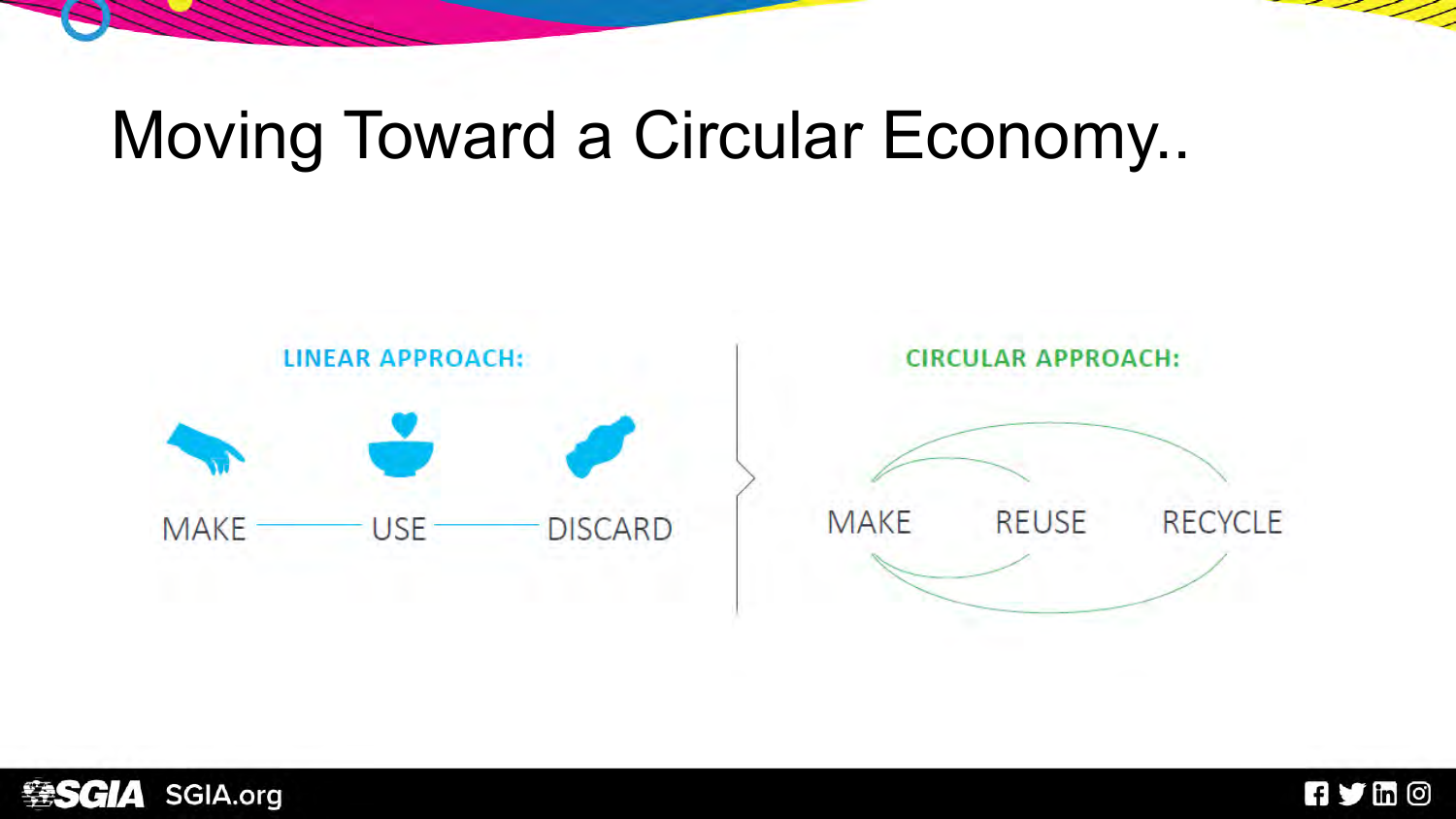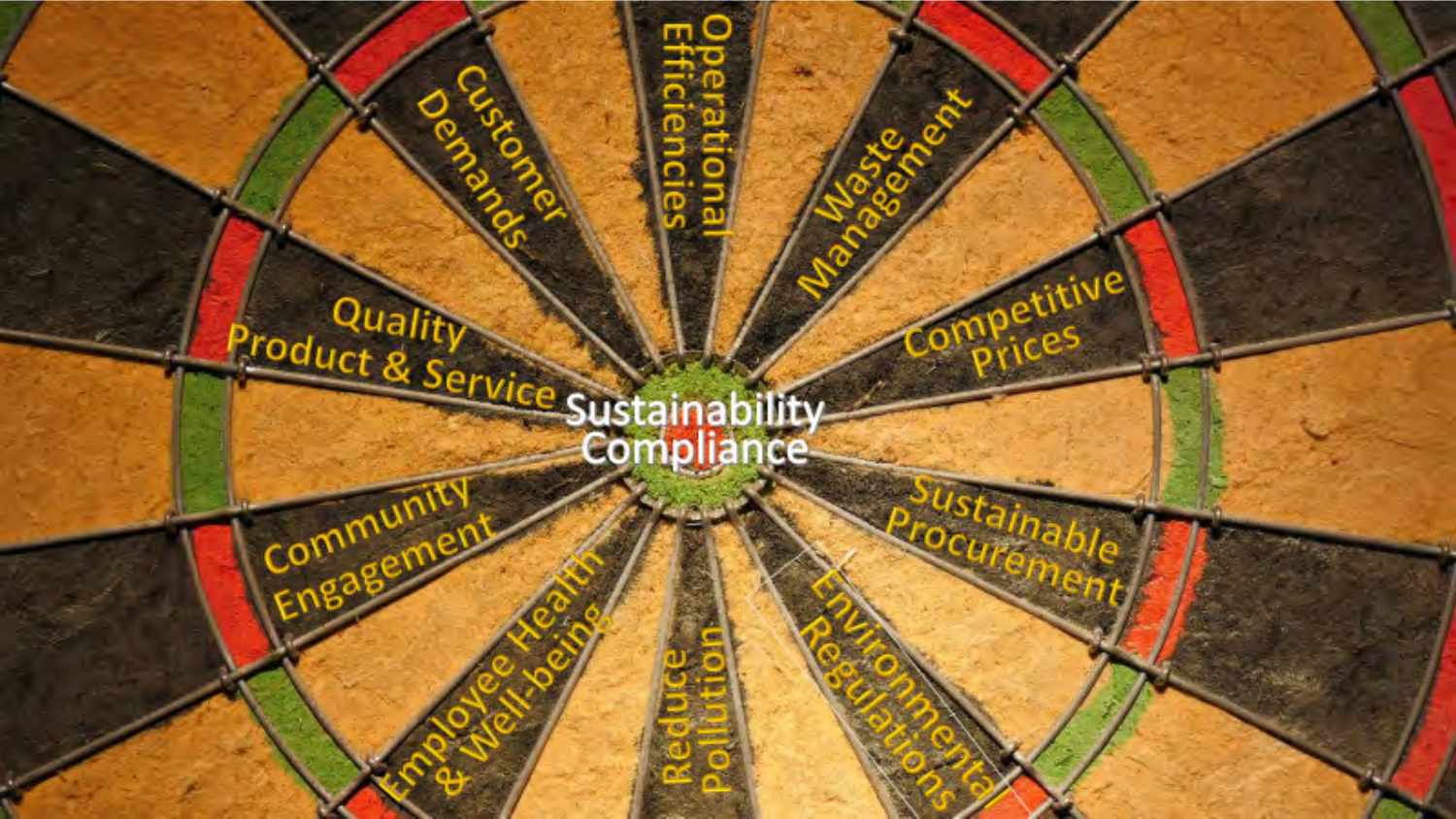# Key Drivers ….

- Toxics in the product
- Recyclability of the product
- Use of alternative or "sustainable" substrates





- - -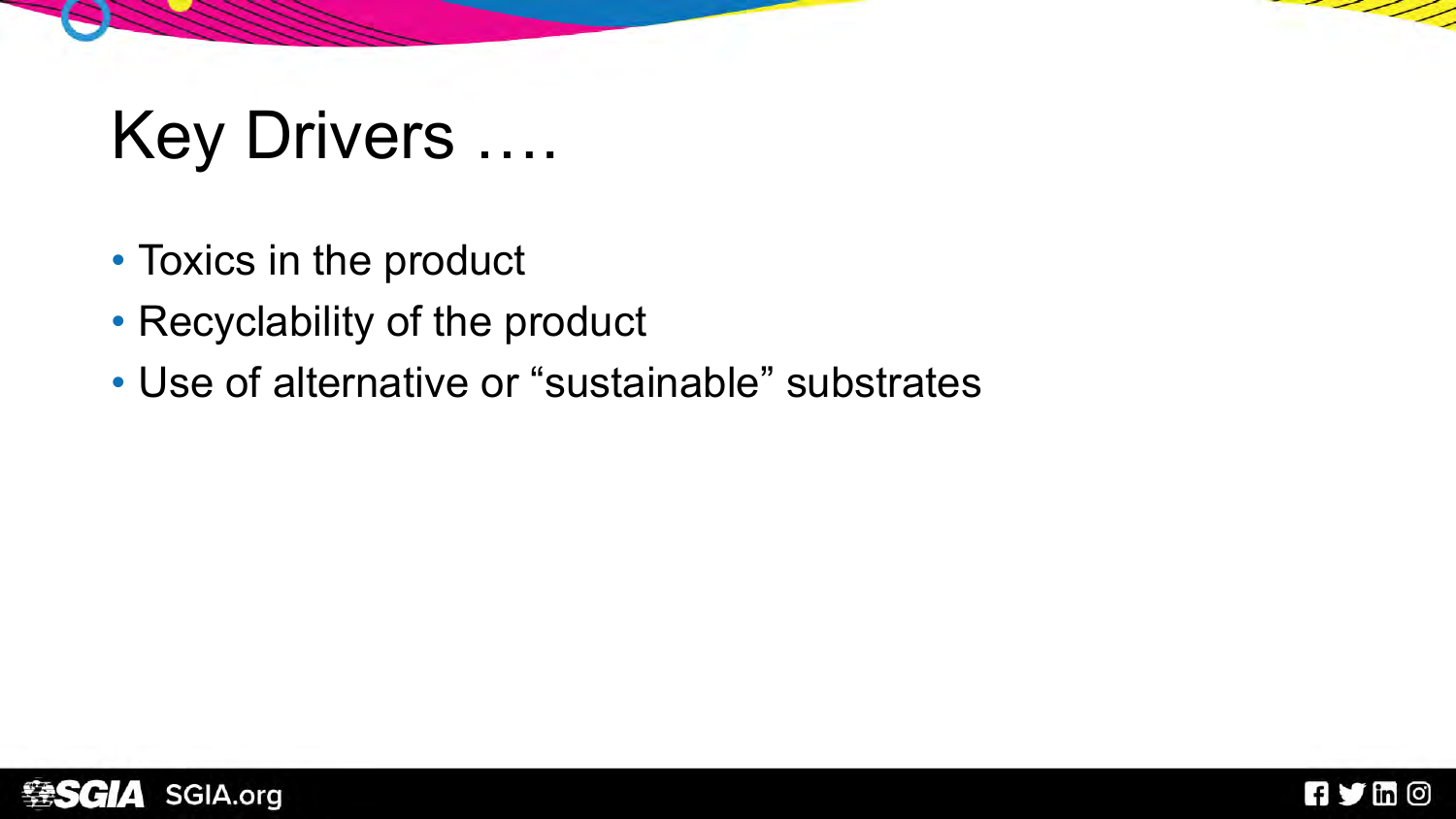### Which in turn… leads to discussions on

- Certifications…
- Recyclability of systems
- Technical issues associated with printing...



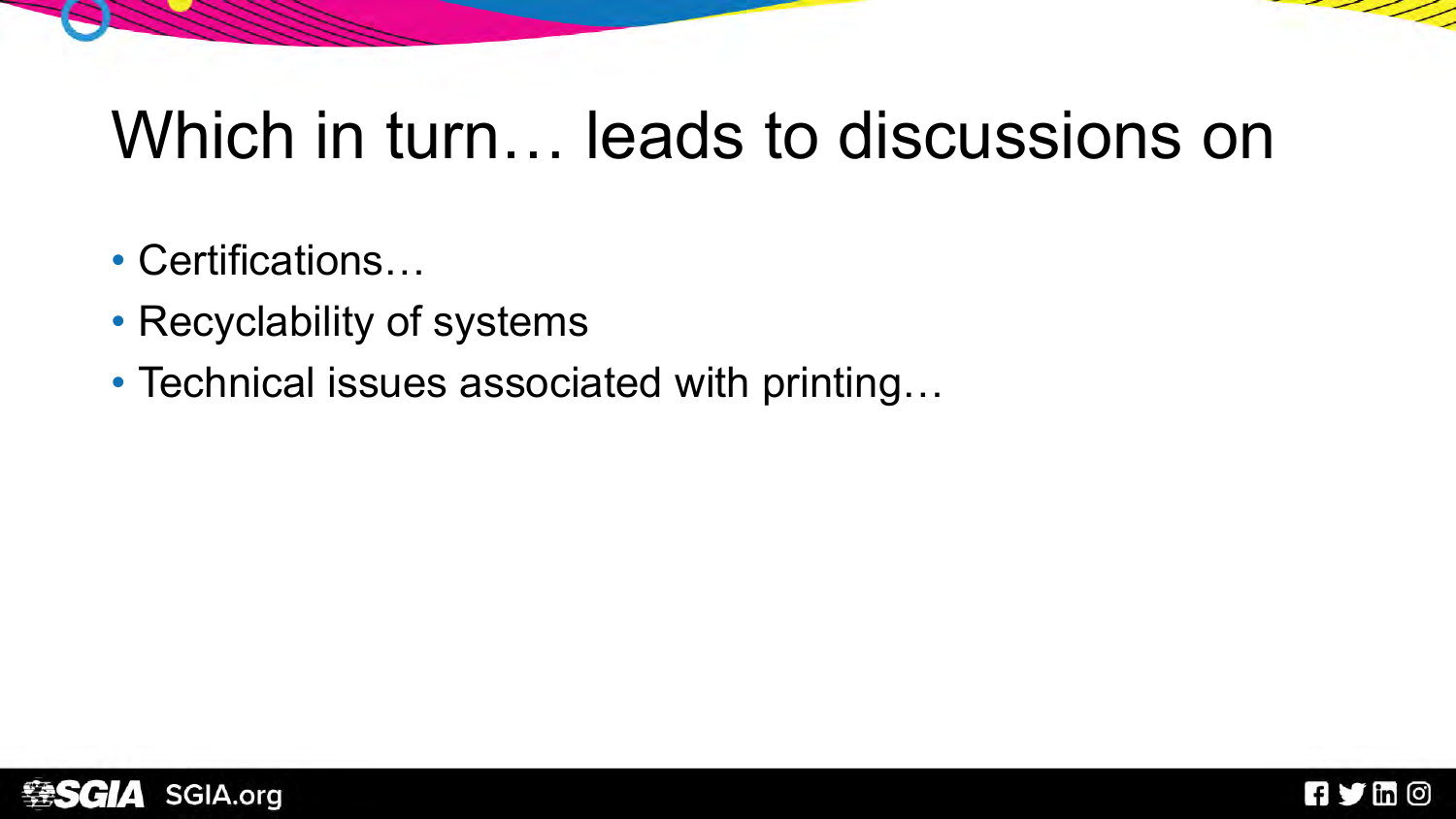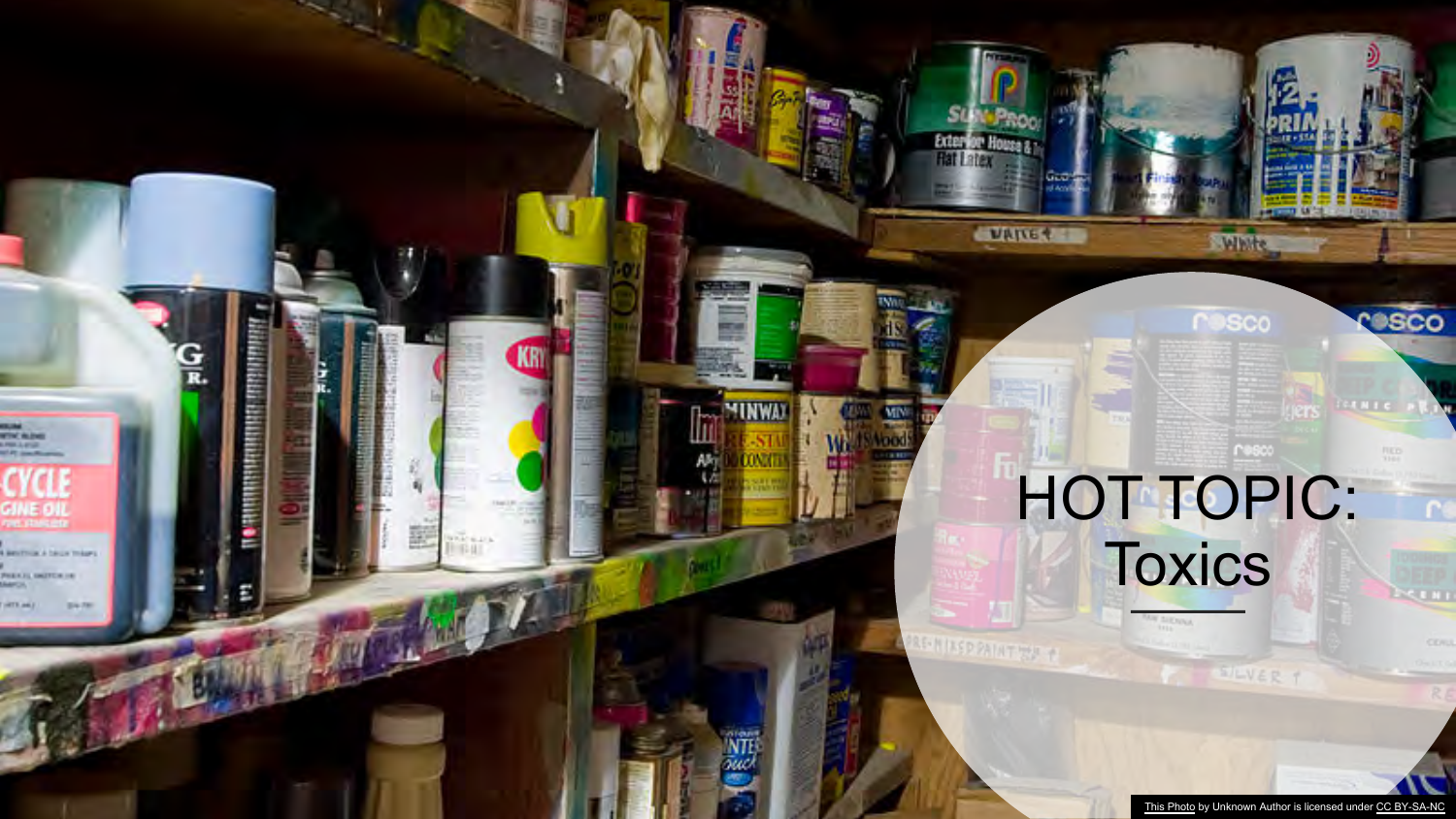### Lets spend a few minutes on...

- Implications of Prop 65's new warning requirements
- Release of Inadvertent PCBs…
- State initiatives to develop mandated recycled content for packages and other materials





- - -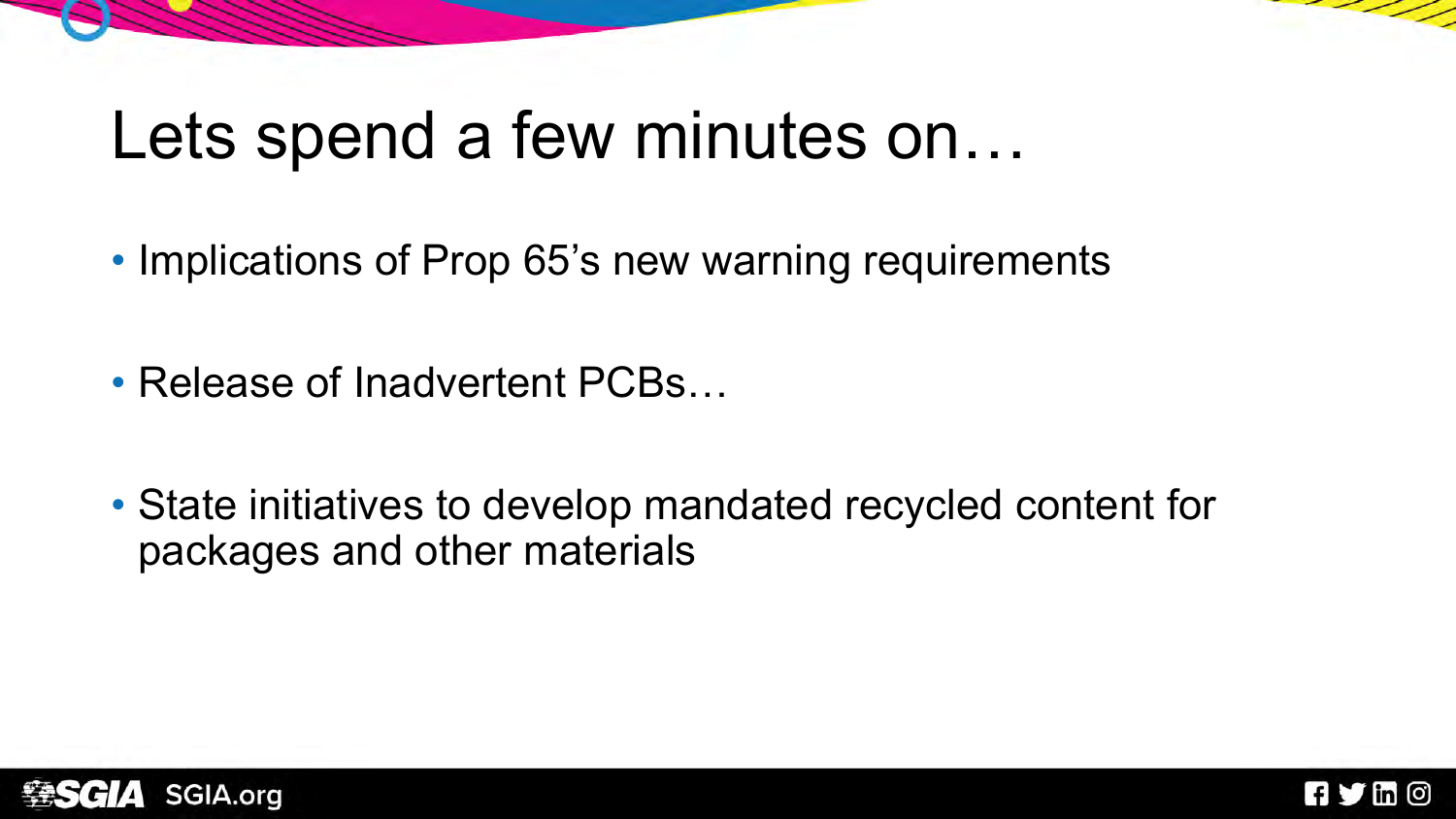# transparency is the first step towards accountability

#### **Transparency**

[This Photo](https://www.flickr.com/photos/okfn/7850188520) by Unknown Author is licensed under [CC BY](https://creativecommons.org/licenses/by/3.0/)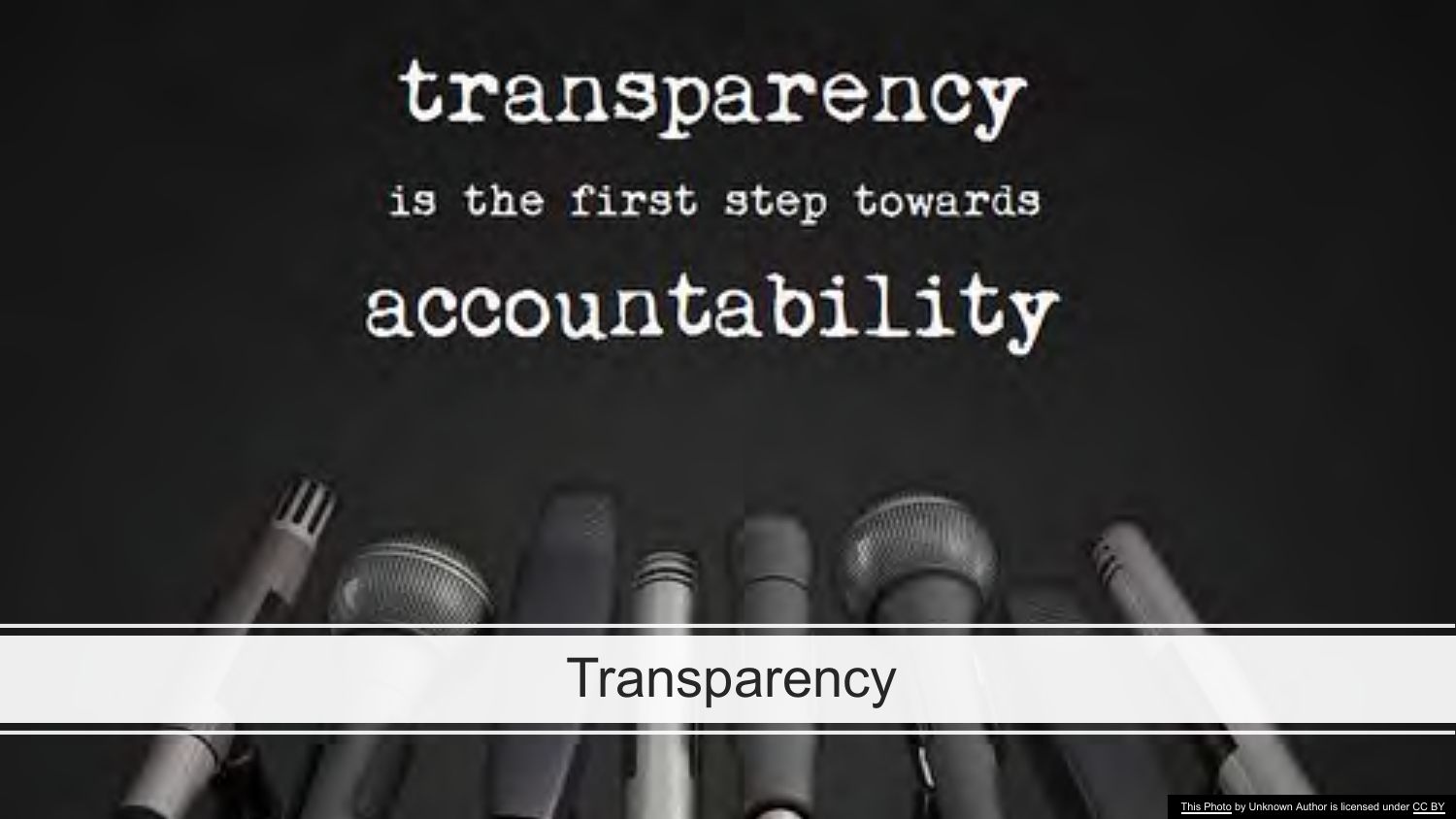# Prop 65's new warning requirements

- Customers seeking more and more information on ingredients
- Requesting "Prop 65 Certifications"
- Printers pushing back these requests to ink and other chemical manufacturers



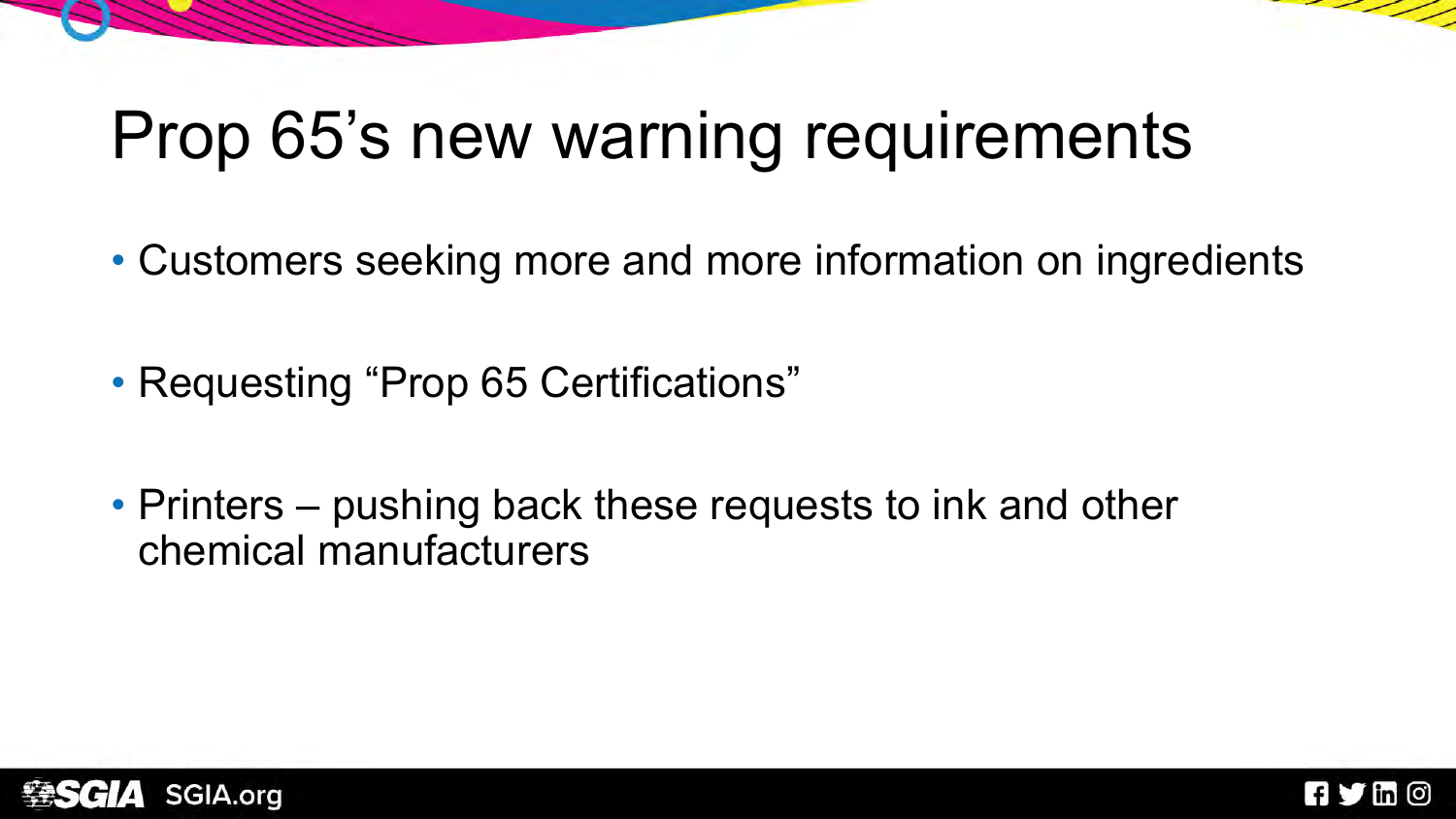### Inadvertent PCBs in ink systems

- This is a recycling water effluent issue!
- Washington State Procurement Policy
- Leading to further discussions by other states on similar policies





- 2 - 2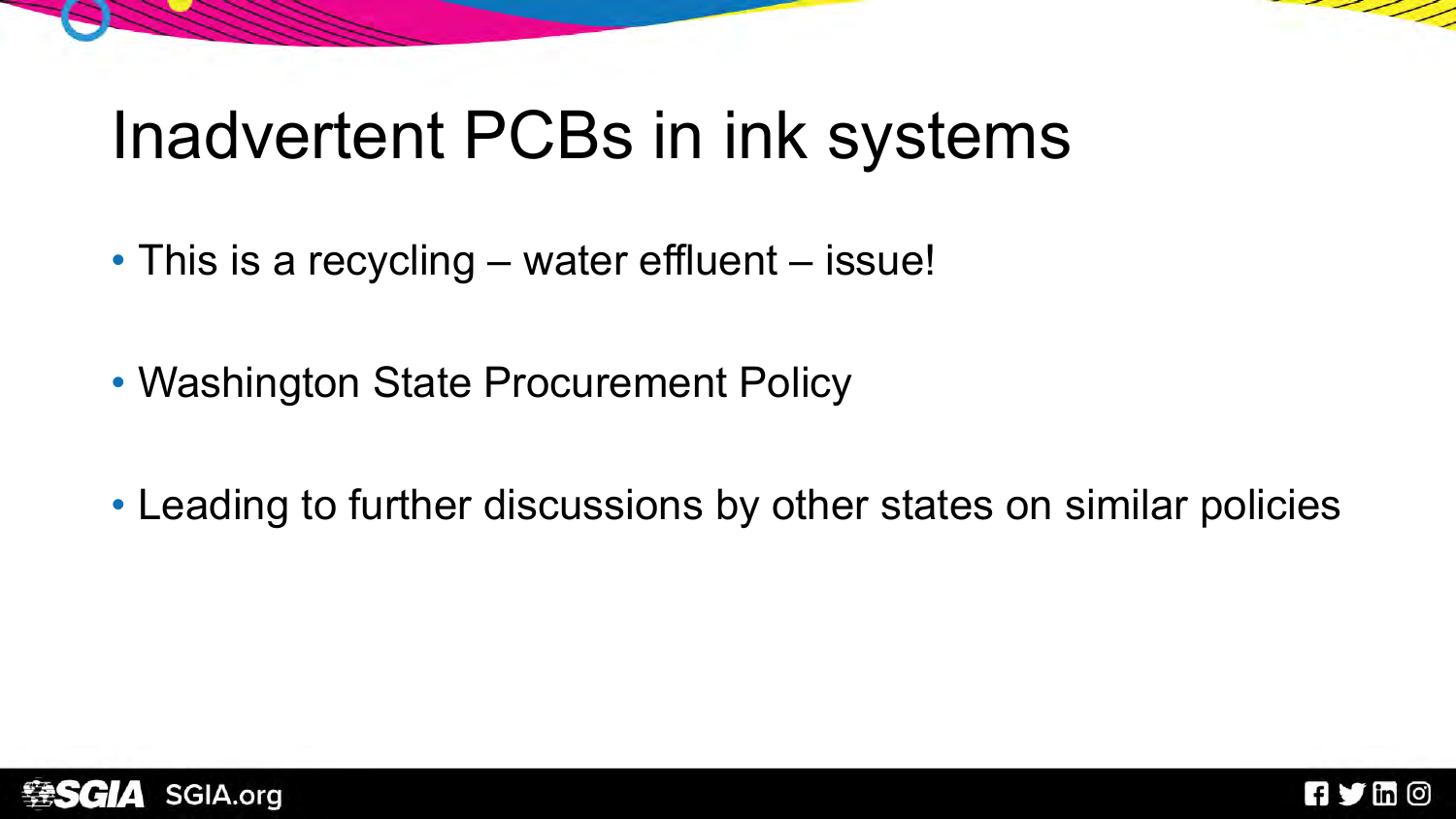### State mandated recycling initiatives

- EPR Maine, Washington state, California
- CA state efforts



[This Photo](https://www.flickr.com/photos/armyenvironmental/4440793297) by Unknown Author is a set

licensed under [CC BY](https://creativecommons.org/licenses/by/3.0/)